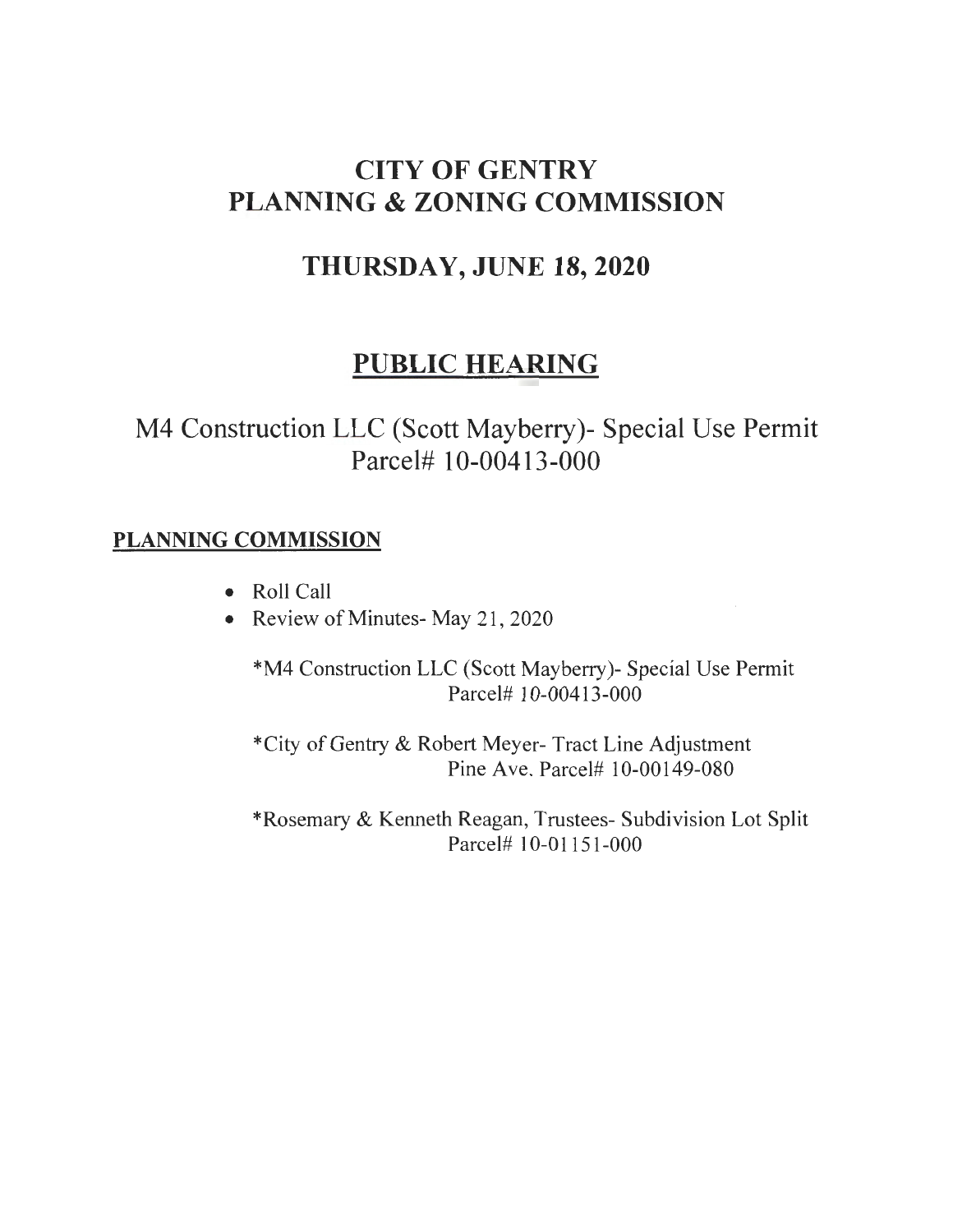### Public Notice

You are hereby notified that a public hearing will be held before the Gentry Planning & Zoning Appeals Board on June 18, 2020 at 7:00 p.m. at the Gentry Council Chambers, 104 E. Main St. Gentry, AR 72734. This hearing is to review a special use permit requested by Scott Mayberry, M4 Construction, LLC, for parcel# 10-00413-000.

For those unable to attend the meeting, you may phone 479-736-2555 ex. 2 with comments. Written comments may be submitted to the City of Gentry, 101 W. Main Street, Gentry, AR 72734.

Please publish in the WEO. 6/03/20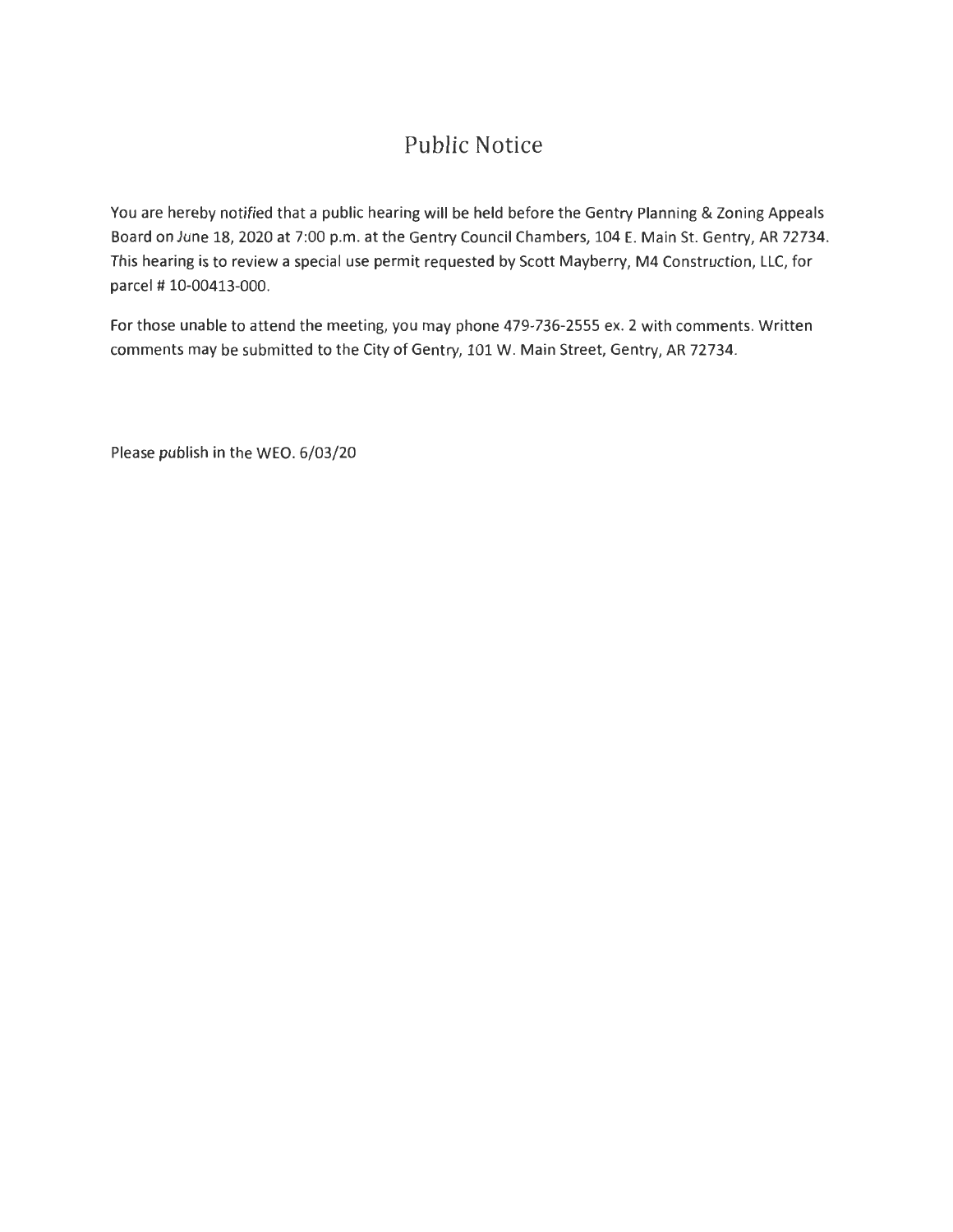#### CITY OF GENTRY 101 W. MAIN ST., GENTRY, AR 72734 Residential Building Permit Application

Phone: 479-736-2555 Inspection Phone: 479-212-0632

| Site Address: TOD 5. Rust Ave                                                                                                                                                                                                                                                                                                                                                                                                                                         |  |  |  |  |  |  |
|-----------------------------------------------------------------------------------------------------------------------------------------------------------------------------------------------------------------------------------------------------------------------------------------------------------------------------------------------------------------------------------------------------------------------------------------------------------------------|--|--|--|--|--|--|
| $PTD^{\pm 1}$   0 - 004(3 - 000                                                                                                                                                                                                                                                                                                                                                                                                                                       |  |  |  |  |  |  |
| Lot: <b>13.1</b> Block: <b>32</b> #of Units: $\frac{4}{13}$ # of Stories: 1<br>Single Family! $\frac{4}{13}$ Duplex: $\Box$ Multi-Family: $\Box$                                                                                                                                                                                                                                                                                                                      |  |  |  |  |  |  |
|                                                                                                                                                                                                                                                                                                                                                                                                                                                                       |  |  |  |  |  |  |
|                                                                                                                                                                                                                                                                                                                                                                                                                                                                       |  |  |  |  |  |  |
| Additions: Garage: □ Barn: □ (Attached) Carport: □ Patio Cover: □ Sunroom: □                                                                                                                                                                                                                                                                                                                                                                                          |  |  |  |  |  |  |
| Storage: $\square$ Other: $\square$                                                                                                                                                                                                                                                                                                                                                                                                                                   |  |  |  |  |  |  |
| Alterations: Renovations: □ Repairs: □ Remodels: □ Other: □                                                                                                                                                                                                                                                                                                                                                                                                           |  |  |  |  |  |  |
| Accessory Structures: Storm Shelter: □ Carport: □ Deck: □ Fence: □                                                                                                                                                                                                                                                                                                                                                                                                    |  |  |  |  |  |  |
| Gazebo: $\square$ Green House: $\square$ Other: $\square$                                                                                                                                                                                                                                                                                                                                                                                                             |  |  |  |  |  |  |
| <b>Property Owner Information</b>                                                                                                                                                                                                                                                                                                                                                                                                                                     |  |  |  |  |  |  |
| Property Owner Name: MY Construction LLC                                                                                                                                                                                                                                                                                                                                                                                                                              |  |  |  |  |  |  |
| Address: $\beta \cdot \beta \cdot \kappa$ 6792<br>the company of the company of the company of the company of the company of the company of the company of the company of the company of the company of the company of the company of the company of the company of the company                                                                                                                                                                                       |  |  |  |  |  |  |
| Phone: $479 - 427 - 8221$<br><u> 1989 - André Alexandria (h. 1989).</u>                                                                                                                                                                                                                                                                                                                                                                                               |  |  |  |  |  |  |
| Email: stone briar 21 @ gmail.com                                                                                                                                                                                                                                                                                                                                                                                                                                     |  |  |  |  |  |  |
| <b>Contractors Information</b>                                                                                                                                                                                                                                                                                                                                                                                                                                        |  |  |  |  |  |  |
| Contractors Name: M4 Lonstruction LLC License #: 032706                                                                                                                                                                                                                                                                                                                                                                                                               |  |  |  |  |  |  |
| Mailing Address: $P_0$ $O_{\alpha}$ 6792 $51/9$ am $5 \rho n n s$                                                                                                                                                                                                                                                                                                                                                                                                     |  |  |  |  |  |  |
| Physical Address: 22491 Harpor La Dr Gentry                                                                                                                                                                                                                                                                                                                                                                                                                           |  |  |  |  |  |  |
| Cell Phone: 479-427-8321<br>Office Phone:                                                                                                                                                                                                                                                                                                                                                                                                                             |  |  |  |  |  |  |
| Office Phone:<br>Email: Stone briar 21 @ gmail.com                                                                                                                                                                                                                                                                                                                                                                                                                    |  |  |  |  |  |  |
| Contact Person: Sutt Mayberry Contact Phone:                                                                                                                                                                                                                                                                                                                                                                                                                          |  |  |  |  |  |  |
|                                                                                                                                                                                                                                                                                                                                                                                                                                                                       |  |  |  |  |  |  |
| <b>Structure Information</b>                                                                                                                                                                                                                                                                                                                                                                                                                                          |  |  |  |  |  |  |
| New: Heated SQ Feet: 3962. Garage: 894 Total SQ Feet: 4856                                                                                                                                                                                                                                                                                                                                                                                                            |  |  |  |  |  |  |
| Other: Approximate Construction Cost: 325,000                                                                                                                                                                                                                                                                                                                                                                                                                         |  |  |  |  |  |  |
|                                                                                                                                                                                                                                                                                                                                                                                                                                                                       |  |  |  |  |  |  |
| Existing: Heated SQ Feet: Garage: Total SQ Feet:<br>Other: Approximate Construction Cost:                                                                                                                                                                                                                                                                                                                                                                             |  |  |  |  |  |  |
|                                                                                                                                                                                                                                                                                                                                                                                                                                                                       |  |  |  |  |  |  |
| <b>Subcontractor's List</b>                                                                                                                                                                                                                                                                                                                                                                                                                                           |  |  |  |  |  |  |
|                                                                                                                                                                                                                                                                                                                                                                                                                                                                       |  |  |  |  |  |  |
| Plumber: McRoynolds Plumbing License: MP5040 Phone: 479-549-7218 Rundy T.M                                                                                                                                                                                                                                                                                                                                                                                            |  |  |  |  |  |  |
| License: M-4282 Phone: 479-957-3736 Doug<br>Electrician: Amoth Electric                                                                                                                                                                                                                                                                                                                                                                                               |  |  |  |  |  |  |
| License: 0925320 Phone: 479-259-1474<br>Kris<br>Heating & Air-conditioning: Adenni Av                                                                                                                                                                                                                                                                                                                                                                                 |  |  |  |  |  |  |
|                                                                                                                                                                                                                                                                                                                                                                                                                                                                       |  |  |  |  |  |  |
| For Office Use Only                                                                                                                                                                                                                                                                                                                                                                                                                                                   |  |  |  |  |  |  |
| Setbacks: Approval Date: _______________ Zoning: _________                                                                                                                                                                                                                                                                                                                                                                                                            |  |  |  |  |  |  |
| Flood Plain: [ YES   NO                                                                                                                                                                                                                                                                                                                                                                                                                                               |  |  |  |  |  |  |
| Date: and the contract of the contract of the contract of the contract of the contract of the contract of the contract of the contract of the contract of the contract of the contract of the contract of the contract of the<br>Building Inspector: <u>contains and a series of the series of the series of the series of the series of the series of the series of the series of the series of the series of the series of the series of the series of the seri</u> |  |  |  |  |  |  |
| Date:<br>Mayor:                                                                                                                                                                                                                                                                                                                                                                                                                                                       |  |  |  |  |  |  |
| Date Issued:<br>Total: \$<br>Date Denied:<br>Receipt:<br>Permit:                                                                                                                                                                                                                                                                                                                                                                                                      |  |  |  |  |  |  |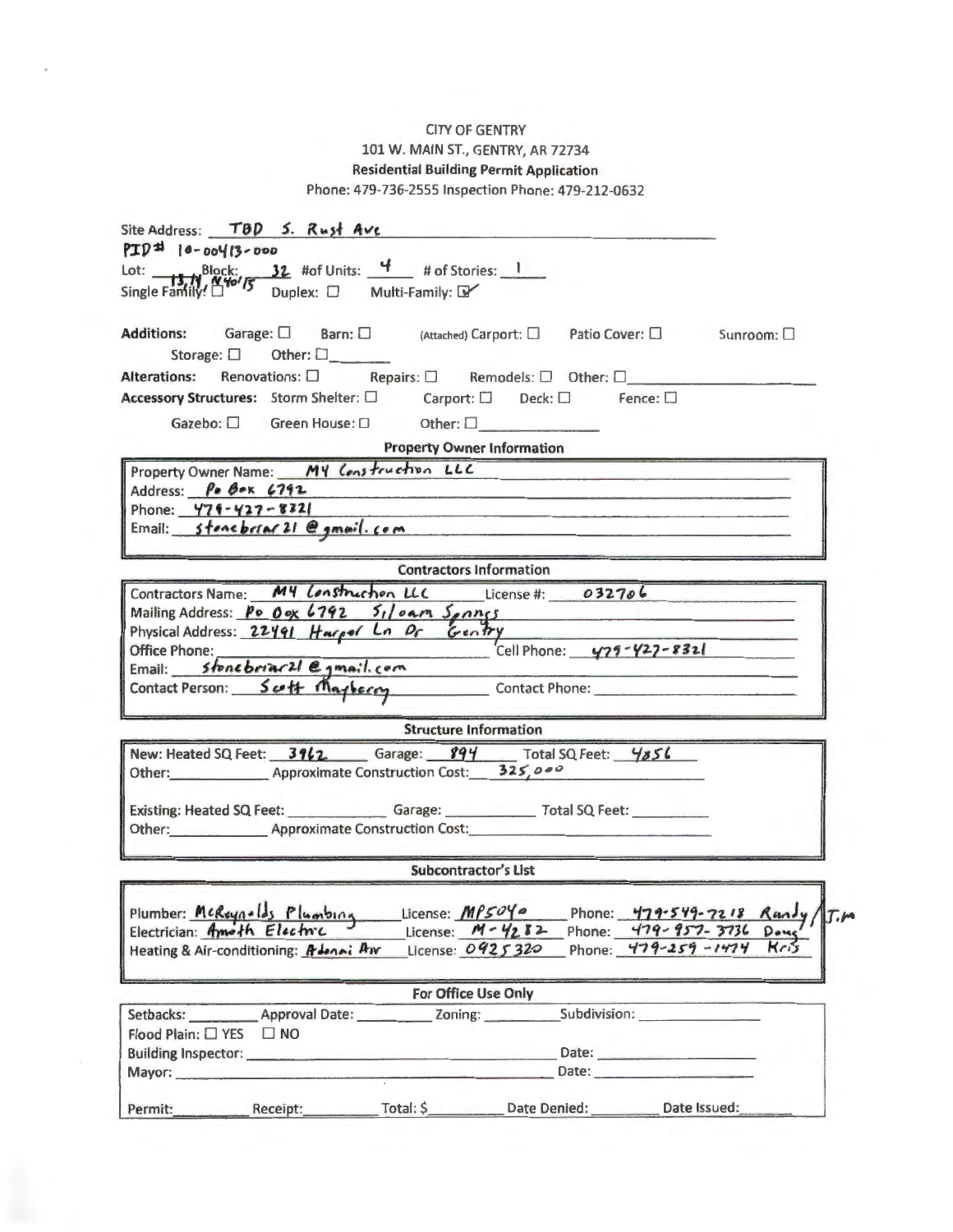Use this box as a replica of your building lot, show location, size and number of feet from the property lines on new construction.

| SEE Attached                                                         |  |  |  |
|----------------------------------------------------------------------|--|--|--|
|                                                                      |  |  |  |
|                                                                      |  |  |  |
|                                                                      |  |  |  |
|                                                                      |  |  |  |
|                                                                      |  |  |  |
|                                                                      |  |  |  |
|                                                                      |  |  |  |
| Additional Notes: we vanted to buill some units that served both the |  |  |  |

I (We), hereby certify that no part of this work has been started, and I (we), assume full responsibility for compliance with all City building, plumbing, electric, mechanical and sanitary requirements. It is understood and agreed by this applicant that any error, misstatement, or misrepresentation of material fact, or expression of material fact, either with or without intention on the part of this applicant, such as might, or would operate to cause a refusal of this application, or any material alteration or change in the accompanying plans, specifications, or structure made subsequent to the issuance of a Permit in accordance with this application without the approval of the Building Inspector, shall constitute sufficient ground for revocation of such Permit.

properties

 $\mathbf{2}$ 

 $3$  and

 $bc4$ 

| Date of Application:          | $4 - 30 - 20$ | Date Construction is to Begin: | 6/1<br>120            |
|-------------------------------|---------------|--------------------------------|-----------------------|
| "ignature of Applicant: 19 MM |               |                                | contractor: Downer: D |

single story

 $7.4$ 

 $\epsilon$ 

Cequests

 $\mathbf{r}$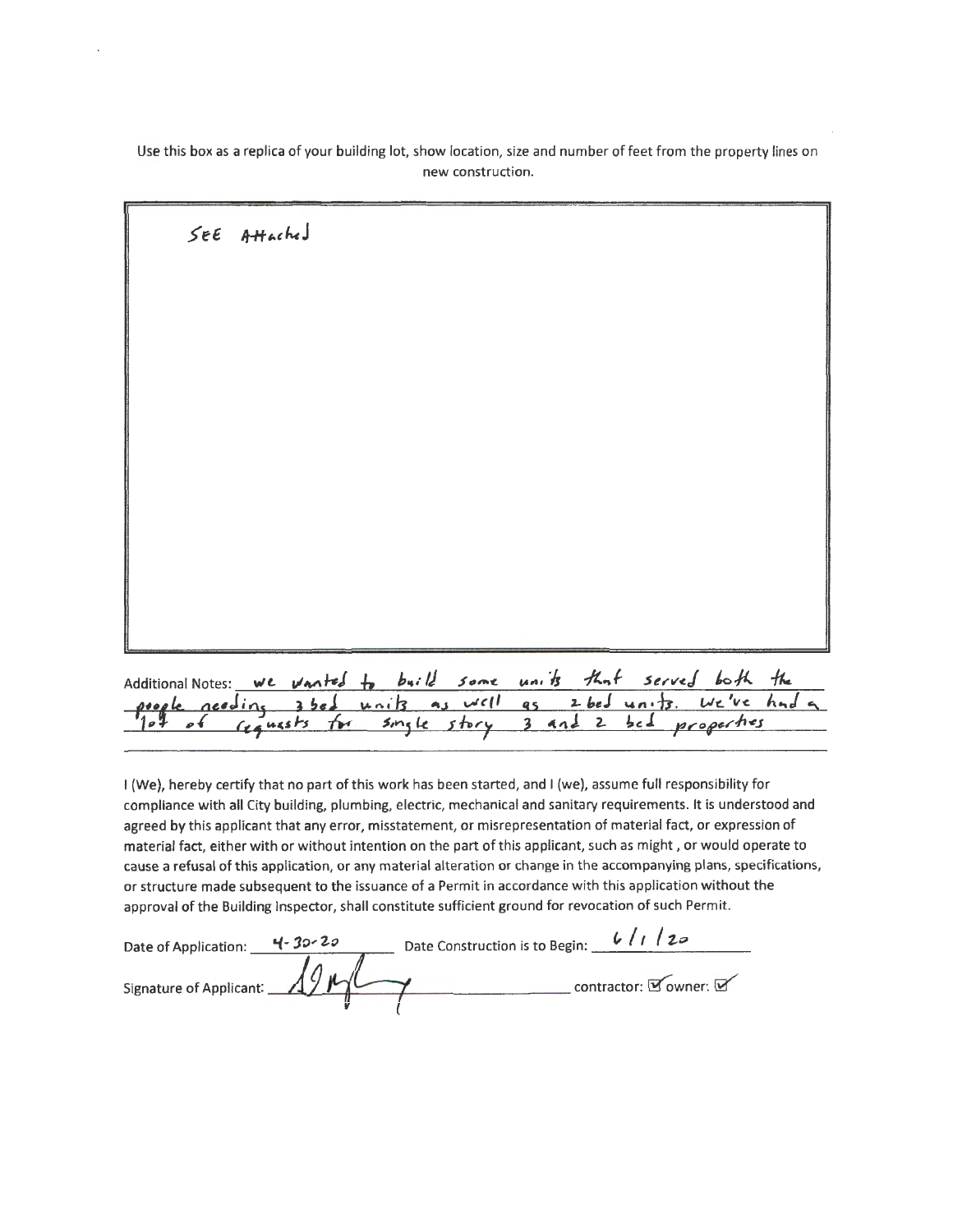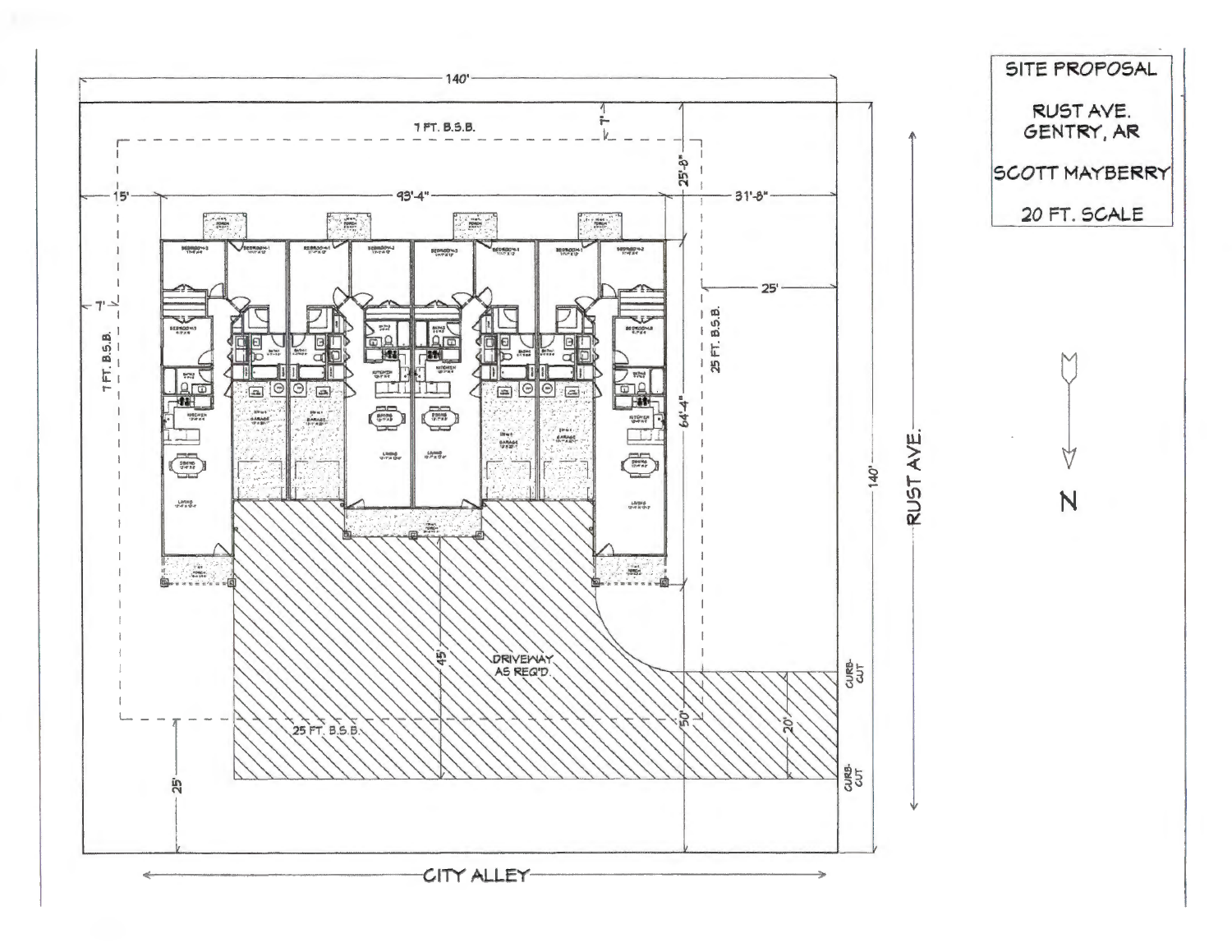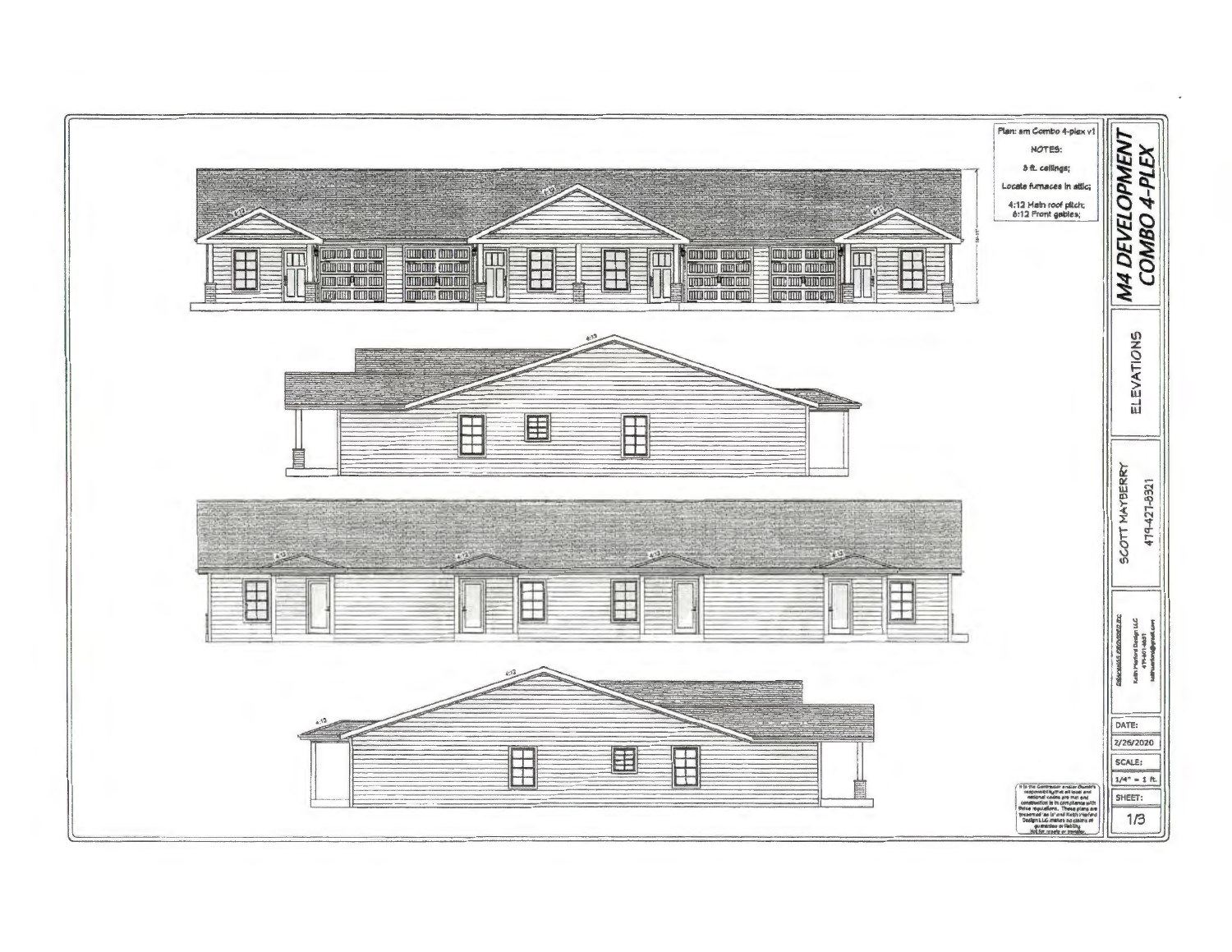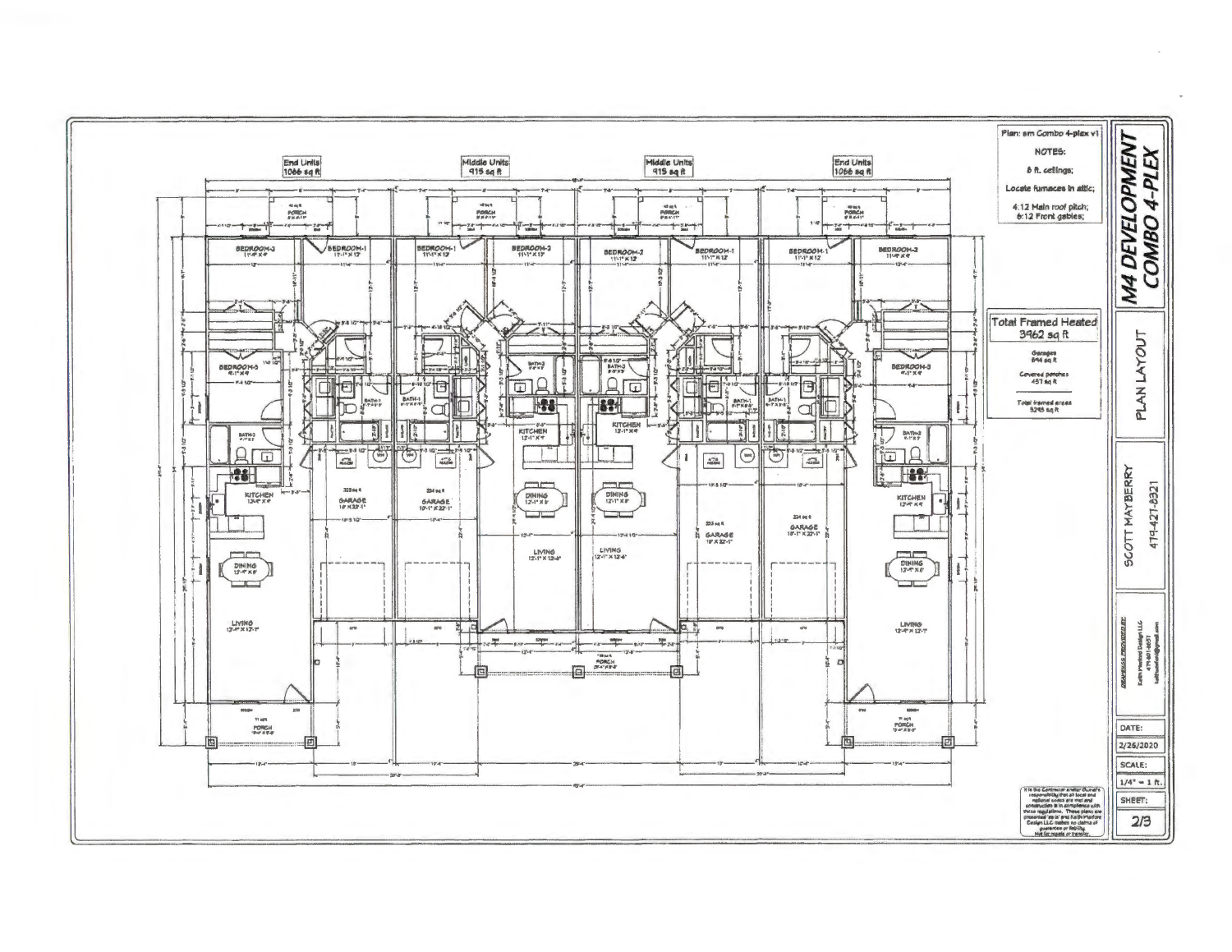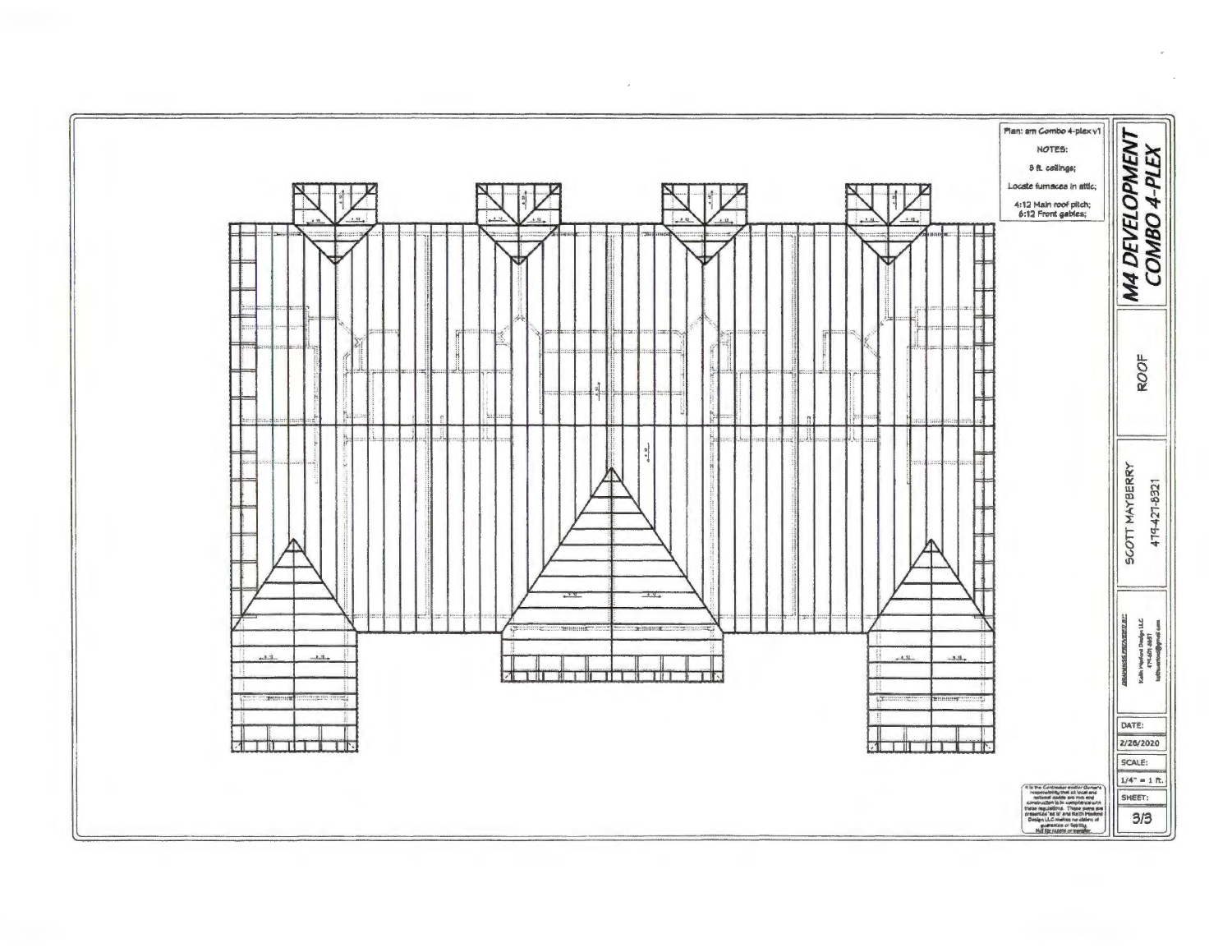